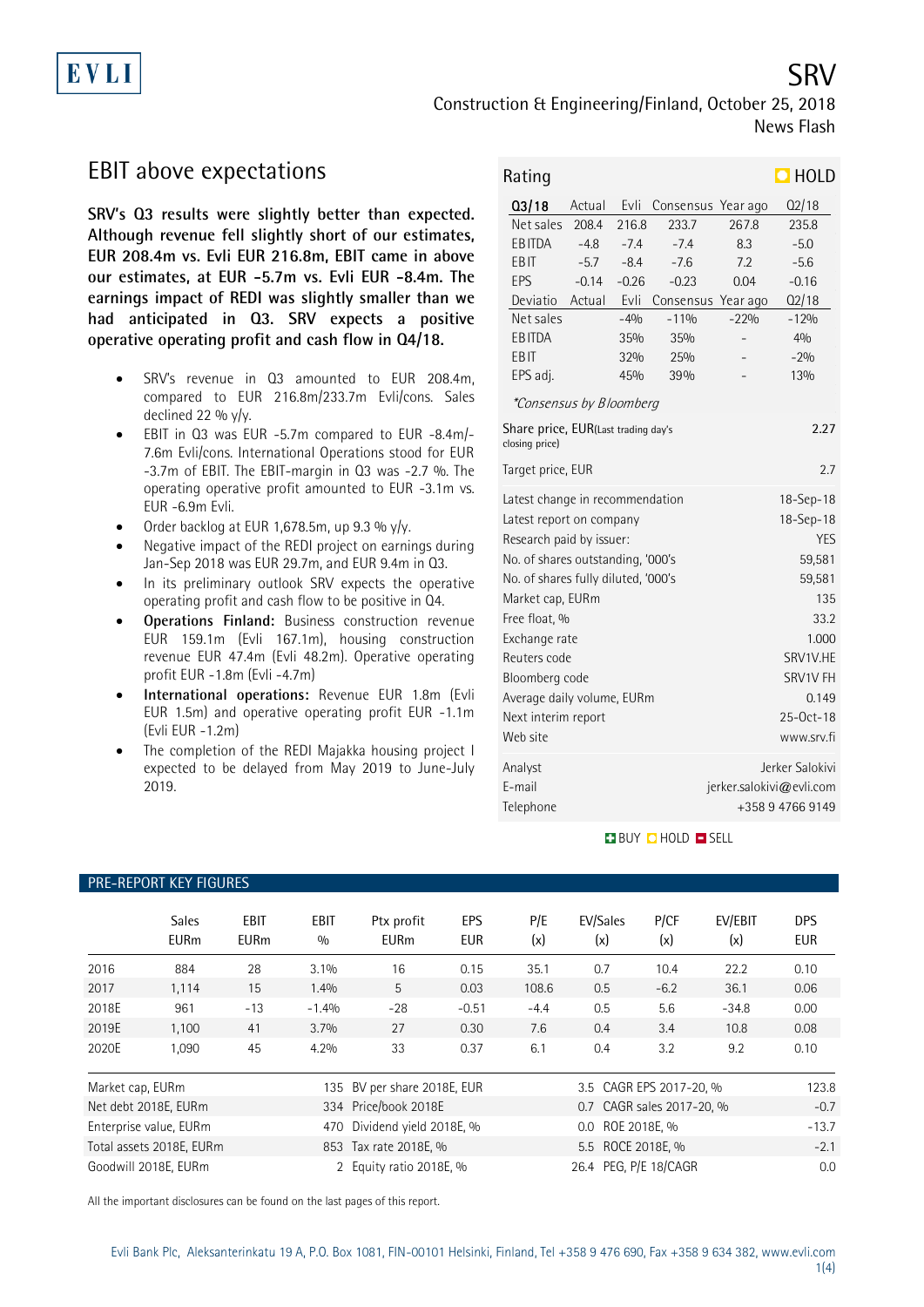### Important Disclosures

Evli Research Partners Plc ("ERP") uses 12-month target prices. Target prices are defined by utilizing analytical techniques based on financial theory including (but not limited to) discounted cash flow analysis and comparative valuation. The selection of valuation methods depends on different circumstances. Target prices may be altered on the basis of new information coming to light in the underlying company or changes in interest rates, changes in foreign exchange rates, other securities prices or market indices or outlook for the aforementioned factors or other factors that may change the conditions of financial markets. Recommendations and changes by analysts are available at <https://research.evli.com/JasperAllModels.action?authParam=key;461&authParam=x;G3rNagWrtf7K&authType=3> Detailed information about the valuation or methodology and the underlying assumptions is accessible via ERP: [http://research.evli.com](http://research.evli.com/) Investment recommendations are defined as follows: Target price compared to share price Recommendation<br> $\leq 10\%$  $\langle 5, -10, 9 \rangle$  SELL<br>  $\langle -10, - (+10), 9 \rangle$  HOLD  $-10 - (+10) \%$  HOL<br>  $> 10 \%$  $> 10\%$ ERP's investment recommendation of the analyzed company is in general updated  $2 - 4$  per year. 60% 56% 50% 40% 33%  $30%$ 20% 10% 10%  $0%$ Sell Hold Buy The graph above shows the distribution of ERP's recommendations of companies under coverage in 16th of April 2018. If recommendation is not given, it is not mentioned here.

### Name(s) of the analyst(s): Salokivi

This research report has been prepared by Evli Research Partners Plc ("ERP" or "Evli Research"). ERP is a subsidiary of Evli Bank Plc. Production of the investment recommendation has been concluded on 18.09.2018, 8:45. This report has been published on 25.10.2018, 9:10.

None of the analysts contributing to this report, persons under their guardianship or corporations under their control have a position in the shares of the company or related securities.

The date and time for any price of financial instruments mentioned in the recommendation refer to the previous trading day's closing price(s) unless otherwise stated in the report.

Each analyst responsible for the content of this report assures that the expressed views accurately reflect the personal views of each analyst on the covered companies and securities. Each analyst assures that (s)he has not been, nor are or will be, receiving direct or indirect compensation related to the specific recommendations or views contained in this report.

Companies in the Evli Group, affiliates or staff of companies in the Evli Group, may perform services for, solicit business from, hold long or short positions in, or otherwise be interested in the investments (including derivatives) of any company mentioned in the publication or report.

Neither ERP nor any company within the Evli Group have managed or co-managed a public offering of the company's securities during the last 12 months prior to, received compensation for investment banking services from the company during the last 12 months prior to the publication of the research report.

ERP may pursue an assignment from the issuer(s) of the financial instruments mentioned in the recommendation or this report. These assignments may have a limited economic or financial impact on ERP and/or Evli. Under such assignments ERP may perform services including, but not limited to, arranging investor meetings or –events, investor relations communication advisory and production of research material.

ERP has signed an agreement with the issuer of the financial instruments mentioned in the recommendation, which includes production of research reports. This assignment has a limited economic and financial impact on ERP and/or Evli. Under the assignment ERP performs services including, but not limited to, arranging investor meetings or –events, investor relations communication advisory and production of research material.

ERP or another company within the Evli Group does not have an agreement with the company to perform market making services.

For the prevention and avoidance of conflicts of interests with respect to this report, there is an information barrier (Chinese wall) between Investment Research and Corporate Finance units concerning unpublished investment banking services to the company. The remuneration of the analyst(s) is not tied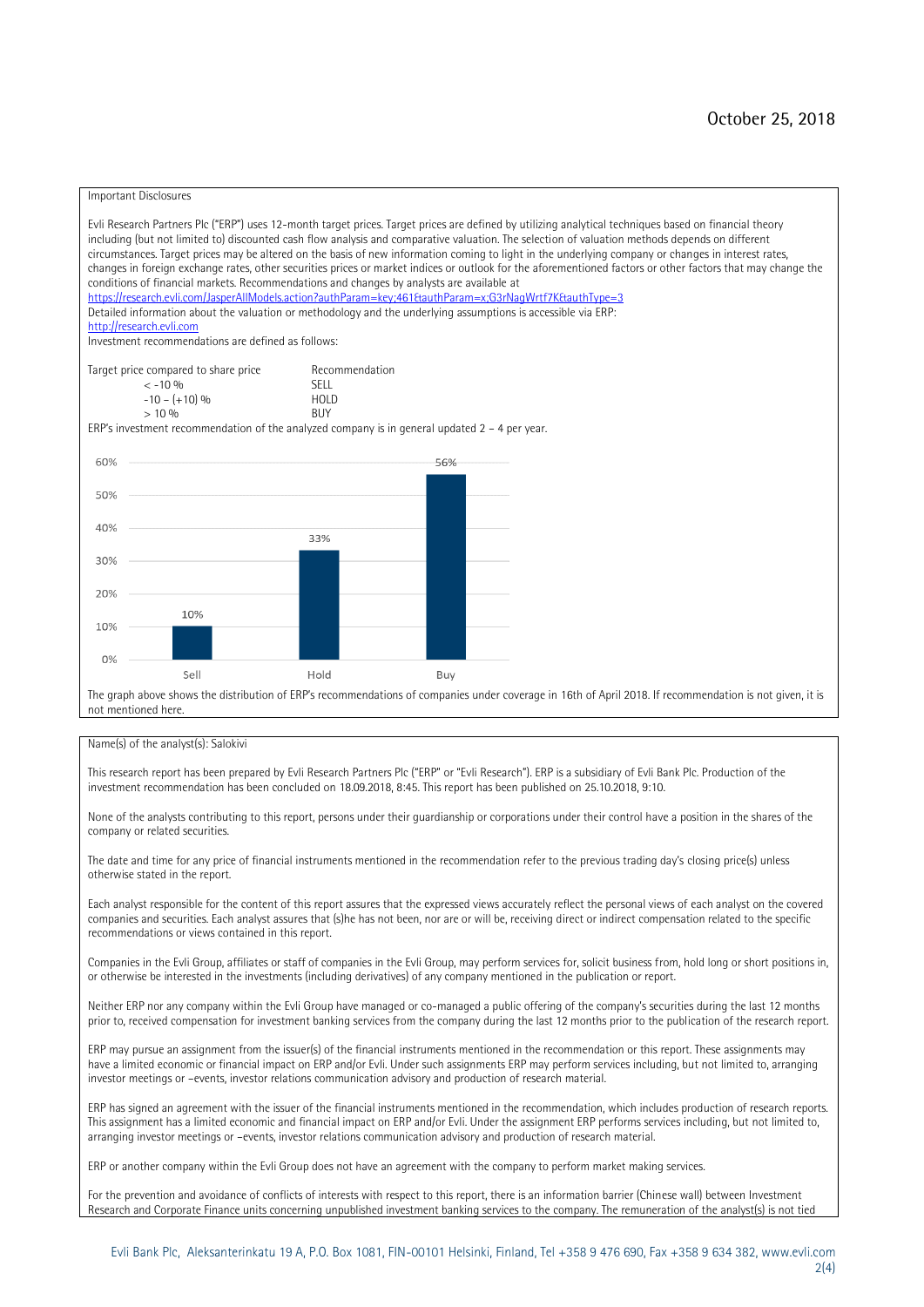directly or indirectly to investment banking transactions performed by Evli Bank Plc or any company within Evli Group.

This report has not been disclosed to the company prior to its dissemination.

This report is provided and intended for informational purposes only and may not be used or considered under any circumstances as an offer to sell or buy any securities or as advice to trade any securities.

This report is based on sources ERP considers to be correct and reliable. The sources include information providers Reuters and Bloomberg, stock-exchange releases from the companies and other company news, Statistics Finland and articles in newspapers and magazines. However, ERP does not guarantee the materialization, correctness, accuracy or completeness of the information, opinions, estimates or forecasts expressed or implied in the report. In addition, circumstantial changes may have an influence on opinions and estimates presented in this report. The opinions and estimates presented are valid at the moment of their publication and they can be changed without a separate announcement. Neither ERP nor any company within the Evli Group are responsible for amending, correcting or updating any information, opinions or estimates contained in this report. Neither ERP nor any company within the Evli Group will compensate any direct or consequential loss caused by or derived from the use of the information represented in this publication.

All information published in this report is for the original recipient's private and internal use only. ERP reserves all rights to the report. No part of this publication may be reproduced or transmitted in any form or by any means, electronic, mechanical, photocopying, recording or otherwise, or stored in any retrieval system of any nature, without the written permission of ERP.

This report or its copy may not be published or distributed in Australia, Canada, Hong Kong, Japan, New Zealand, Singapore or South Africa. The publication or distribution of this report in certain other jurisdictions may also be restricted by law. Persons into whose possession this report comes are required to inform themselves about and to observe any such restrictions.

Evli Bank Plc is not registered as a broker-dealer with the U. S. Securities and Exchange Commission ("SEC"), and it and its analysts are not subject to SEC rules on securities analysts' certification as to the currency of their views reflected in the research report. Evli Bank is not a member of the Financial Industry Regulatory Authority ("FINRA"). It and its securities analysts are not subject to FINRA's rules on Communications with the Public and Research Analysts and Research Reports and the attendant requirements for fairness, balance and disclosure of potential conflicts of interest. This research report is only being offered in U.S. by Auerbach Grayson & Company, LLC (Auerbach Grayson) to Major U.S. Institutional Investors and is not available to, and should not be used by, any U.S. person or entity that is not a Major U.S. Institutional Investor. Auerbach Grayson is a broker-dealer registered with the U.S. Securities and Exchange Commission and is a member of the FINRA. U.S. entities seeking more information about any of the issuers or securities discussed in this report should contact Auerbach Grayson. The securities of non-U.S. issuers may not be registered with or subject to SEC reporting and other requirements.

ERP is not a supervised entity but its parent company Evli Bank Plc is supervised by the Finnish Financial Supervision Authority.

#### **Contact information SALES AND TRADING HELSINKI**

| <b>Equity Sales</b>                            |                                                          | <b>Trading</b>                                          |                                                          | <b>ETFs and Derivatives</b>                            |                                                          |
|------------------------------------------------|----------------------------------------------------------|---------------------------------------------------------|----------------------------------------------------------|--------------------------------------------------------|----------------------------------------------------------|
| Ari Laine<br>Lauri Ahokanto<br>Niclas Henelius | +358 9 4766 9115<br>+358 9 4766 9117<br>+358 9 4766 9116 | Lauri Vehkaluoto (Head)<br>Pasi Väisänen<br>Antti Kässi | +358 9 4766 9130<br>+358 9 4766 9120<br>+358 9 4766 9120 | Tobias Björk (Head)<br>Joachim Dannberg<br>Kimmo Lilja | +358 9 4766 9130<br>+358 9 4766 9123<br>+358 9 4766 9130 |
| <b>Structured Investments</b>                  |                                                          | <b>Corporate Bonds sales and trading</b>                |                                                          | <b>Derivatives Trading</b>                             |                                                          |
| Heikki Savijoki<br>Aki Lakkisto                | +358 9 4766 9726<br>+358 9 4766 9123                     | Jukka Hyvönen<br>Thomas Kaukonen                        | +46 8 407 8138<br>+358 9 4766 9542                       | Sami Järvinen                                          | +358 9 4766 9110                                         |
| <b>Evli Investment Solutions</b>               |                                                          |                                                         |                                                          |                                                        |                                                          |
| Johannes Asuja<br>Markku Reinikainen           | +358 9 4766 9205<br>+358 9 4766 9669                     |                                                         |                                                          |                                                        |                                                          |
| <b>SALES AND TRADING STOCKHOLM</b>             |                                                          |                                                         |                                                          |                                                        |                                                          |
| Urban Lawesson (Head)<br>Thomas Kåhrström      | +46 8 407 8021<br>+46 8 407 8018                         |                                                         |                                                          |                                                        |                                                          |
| <b>EQUITY RESEARCH</b>                         |                                                          |                                                         |                                                          |                                                        |                                                          |
| Joonas Häyhä<br>Jonas Forslund                 | +358 9 4766 9662<br>+358 9 4766 9314                     |                                                         |                                                          |                                                        |                                                          |
| Olli Pövhönen                                  | +358 9 4766 9643                                         |                                                         |                                                          |                                                        |                                                          |

Jerker Salokivi +358 9 4766 9149